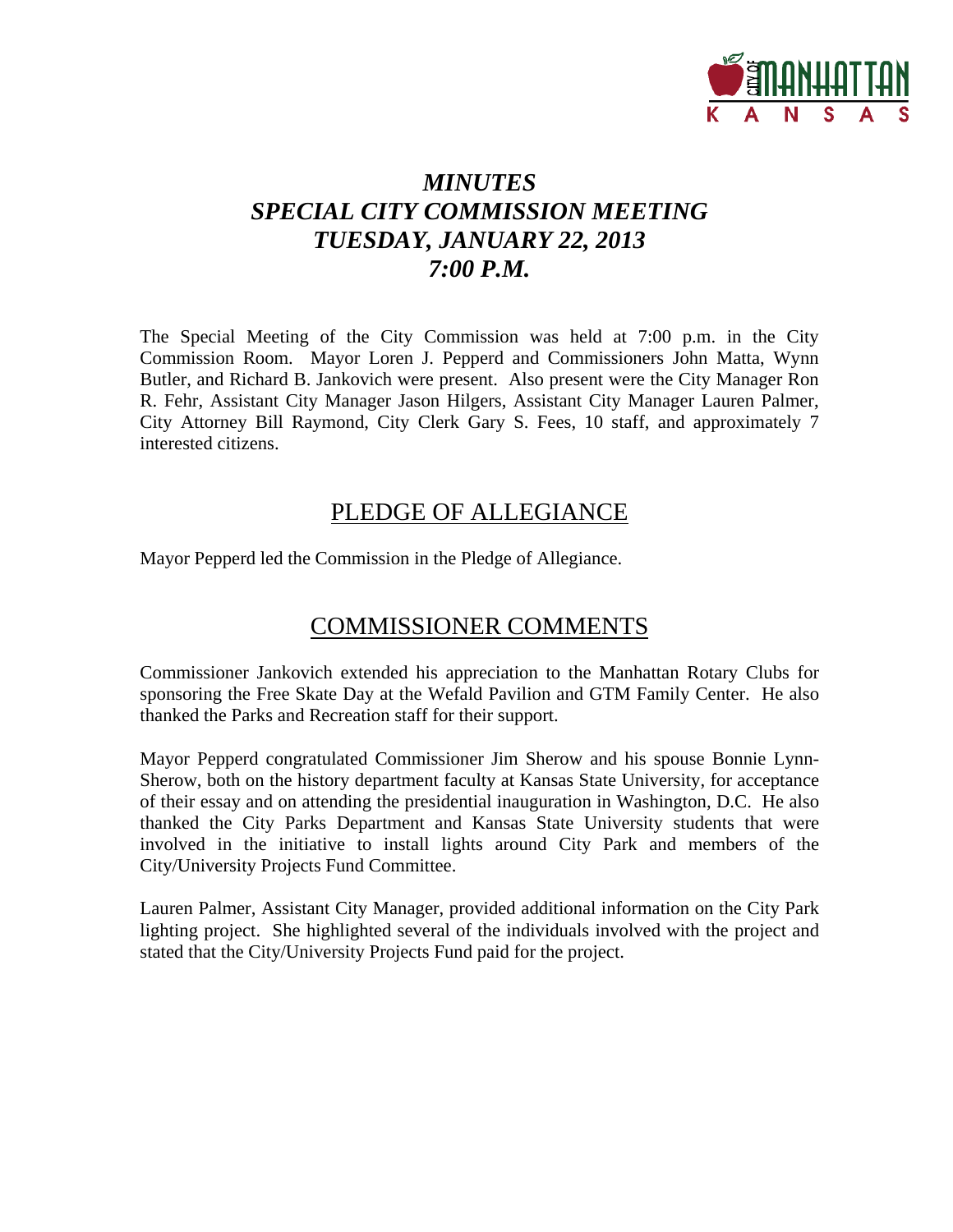Minutes Special City Commission Meeting January 22, 2013 Page 2

# CONSENT AGENDA

(\* denotes those items discussed)

# **MINUTES**

The Commission approved the minutes of the Special City Commission Meetings held Tuesday, January 8, 2013, and Tuesday, January 15, 2013.

# **CLAIMS REGISTERS**

The Commission approved Claims Register Nos. 2718 and 2719 authorizing and approving the payment of claims from January 1, 2013, to January 15, 2013, in the amounts of \$2,423,126.77 and \$2,668,560.59, respectively.

# **LICENSES**

The Commission approved a Tree Maintenance License for calendar year 2013 for Wildcat Tree Service, PO Box 1282, and an annual Cereal Malt Beverage Off-Premises License for Walmart #35, 101 Bluemont Avenue.

# **FINAL PLAT – HIGHLAND MEADOWS ADDITION, UNIT SEVEN**

The Commission accepted the easements and rights-of-way, as shown on the Final Plat of Highland Meadows Addition, Unit Seven, generally located west of North Scenic Drive between the northern and southern portions of Highland Ridge Drive, based on conformance with the Manhattan Urban Area Subdivision Regulations.

# **RESTRICTIVE COVENANT – HIGHLAND MEADOWS ADDITION, UNIT SEVEN**

The Commission authorized City Administration to finalize and the Mayor and City Clerk to execute an Agreement Creating a Restrictive Covenant regarding construction and maintenance of a detention pond and drainage structures.

# **ORDINANCE NO. 6982 – NO PARKING – 1600 BLOCK OF PLYMOUTH ROAD**

The Commission approved Ordinance No. 6982 designating a "No Parking Zone" along a portion of the 1600 block of Plymouth Road.

# **\* ORDINANCE NO. 6983 – MUNICIPAL FACILITY REVIEW – CHILDREN'S LIBRARY EXPANSION PROJECT**

Richard Hill, representing Manhattan Landlords Association, asked about the Zoning Ordinance for the Manhattan Public Library's expansion and the no direct financial aspects to this land use action. He stated that he was not opposed to the Manhattan Public Library or the proposed expansion, but was opposed to using public property tax financing for the project.

Ron Fehr, City Manager, responded to questions and provided clarification on the item.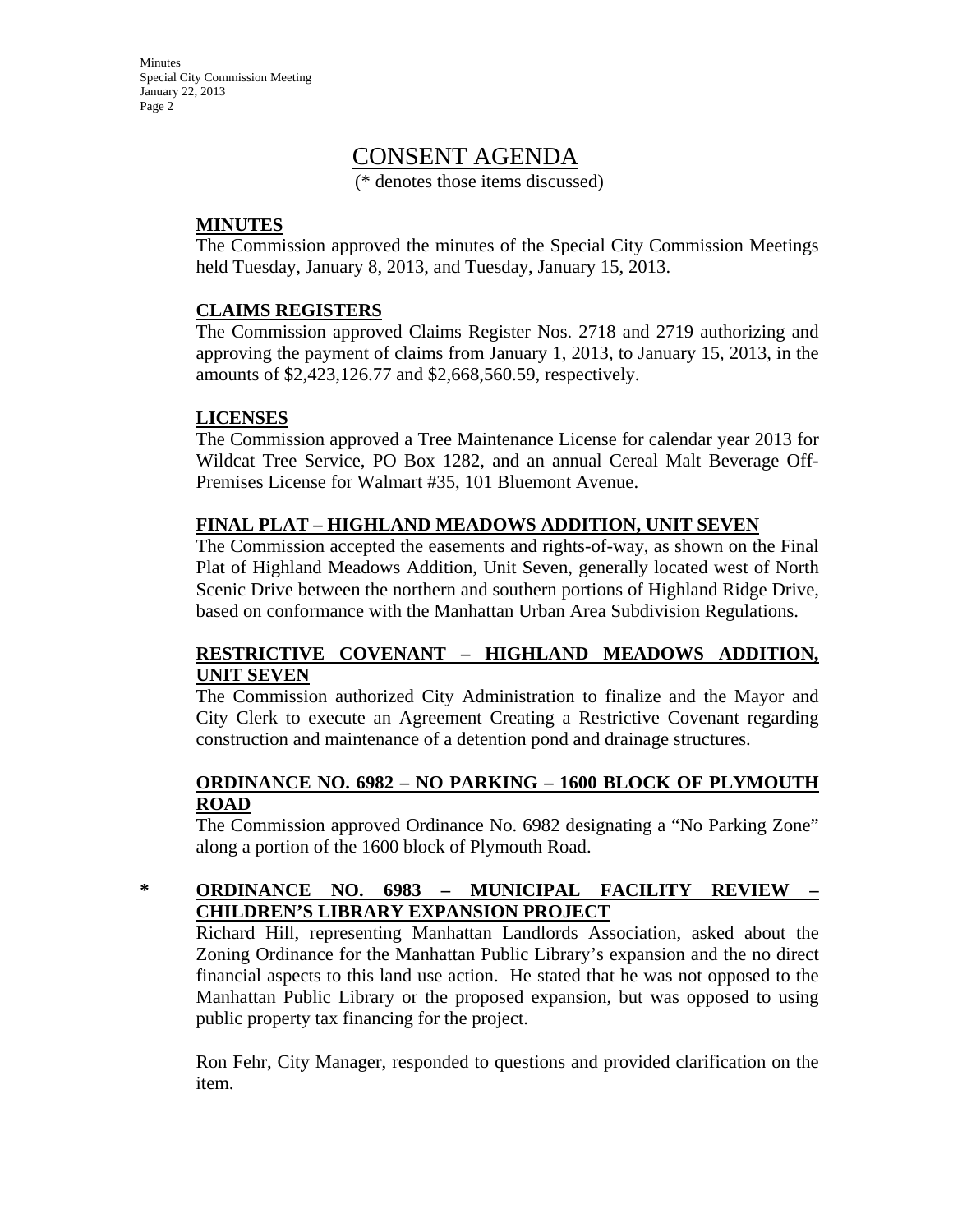# CONSENT AGENDA (*CONTINUED*)

# **\* ORDINANCE NO. 6983 – MUNICIPAL FACILITY REVIEW – CHILDREN'S LIBRARY EXPANSION PROJECT** *(CONTINUED)*

The Commission found by a preponderance of the evidence that the public interests to be served by the proposed expansion of the Manhattan Public Library outweigh the impacts upon legitimate community interests and approved Ordinance No. 6983 authorizing the proposed Municipal Facility, generally located at 629 Poyntz Avenue, for the expansion of the Manhattan Public Library as proposed, based on the findings in the Staff Report, with the two conditions of approval as recommended by the Planning Board *(See Attachment No. 1)*.

# **FIRST READING – FRANCHISE AGREEMENT – WAMEGO TELECOMMUNICATIONS COMPANY, INC.**

The Commission approved first reading of an ordinance authorizing a telecommunications franchise with Wamego Telecommunications Company, Inc.

# **RESOLUTION NO. 012213-A – SUPPORT – HOUSING TAX CREDIT – STONE POINT TOWNHOMES ADDITION (BIRCHWOOD VILLAS)**

The Commission approved Resolution No. 012213-A indicating the City of Manhattan's support for Housing Investment Partners LLC, to apply for tax credits from the State of Kansas, for an affordable housing development in Stone Pointe Townhomes Addition.

# **RESOLUTION NO. 012213-B – PETITION – PRAIRIE LAKES, UNIT 6 – STREET IMPROVEMENTS (ST1209)**

The Commission found the petition sufficient and approved Resolution No. 012213-B finding the project advisable and authorizing construction of street improvements (ST1209) via benefit district financing charged to Prairie Lakes, Unit 6.

# **RESOLUTION NO. 012213-C – PETITION – PRAIRIE LAKES, UNIT 6 – SANITARY SEWER IMPROVEMENTS (SS1207)**

The Commission found the petition sufficient and approved Resolution No. 012213-C finding the project advisable and authorizing construction of sanitary sewer improvements (SS1207) via benefit district financing charged to Prairie Lakes, Unit 6.

# **RESOLUTION NO. 012213-D – PETITION – PRAIRIE LAKES, UNIT 6 - WATER IMPROVEMENTS (WA1208)**

The Commission found the petition sufficient and approved Resolution No. 012213-D finding the project advisable and authorizing construction of water improvements (WA1208) via benefit district financing charged to Prairie Lakes, Unit 6.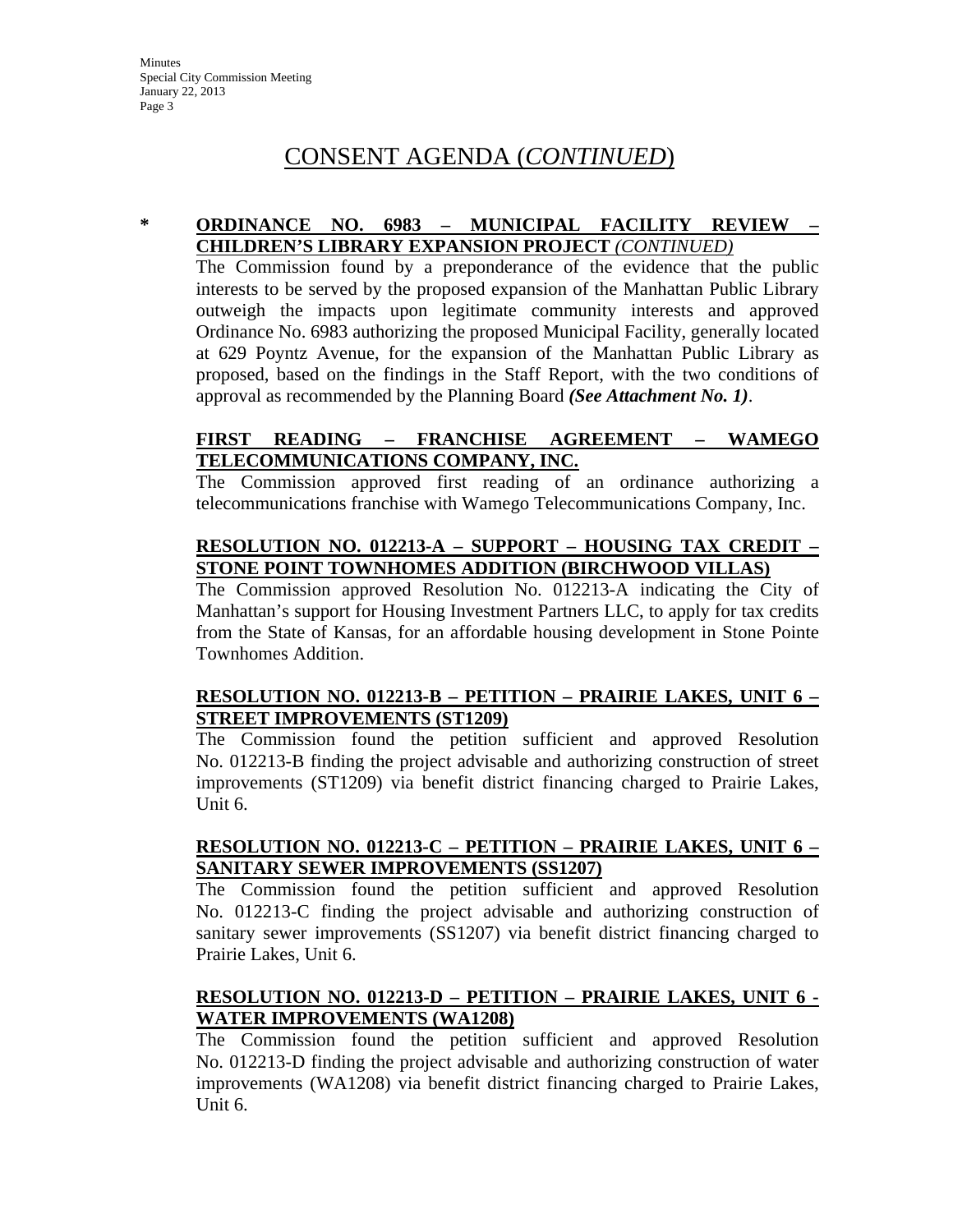# CONSENT AGENDA (*CONTINUED*)

# **RESOLUTION NO. 012213-E – INDUSTRIAL REVENUE BONDS – MANKO WINDOW SYSTEMS, INC.**

The Commission approved Resolution No. 012213-E authorizing the issuance of approximately \$1.7 million in Industrial Revenue Refunding Bonds and up to \$5 million in new Improvement Bonds for Manko Window Systems, Inc., of Manhattan, Kansas.

### **RESOLUTION NO. 012213-F – DISPOSE OF SURPLUS ASSETS**

The Commission approved Resolution No. 012213-F authorizing the disposition of heavily used surplus animal cages removed from the T. Russell Reitz Animal Shelter through a public auction format and authorized that any funds received be deposited to the Animal Shelter Restricted Donations account.

# **BOARD APPOINTMENTS**

The Commission approved appointments by Mayor Pepperd to various boards and committees of the City.

# *Flint Hills Discovery Center Advisory Board*

Appointment of Larie Schoap, 1903 Plymouth Landing, to a three-year term. Ms. Schoap's term will begin February 1, 2013, and will expire January 31, 2016.

### *Housing Authority Board of Commissioners*

Re-appointment of Richard Jankovich, 2021 Somerset Square, to a four-year Commissioner term. Mr. Jankovich's term will begin March 4, 2013, and will expire March 3, 2017.

### *Municipal Audit Committee*

Re-appointment of Richard Jankovich, 2021 Somerset Square, to a one-year Commissioner term. Mr. Jankovich's term will begin April 1, 2013, and will expire March 31, 2014.

After discussion, Commissioner Jankovich moved to approve the consent agenda, as read. After comments from the Commission, Commissioner Butler seconded the motion. On a roll call vote, motion carried 4-0, with the exception of Item F, ORDINANCE NO. 6983 – MUNICIPAL FACILITY REVIEW – CHILDREN'S LIBRARY EXPANSION PROJECT, which carried 3-1, with Commissioner Butler voting against the item.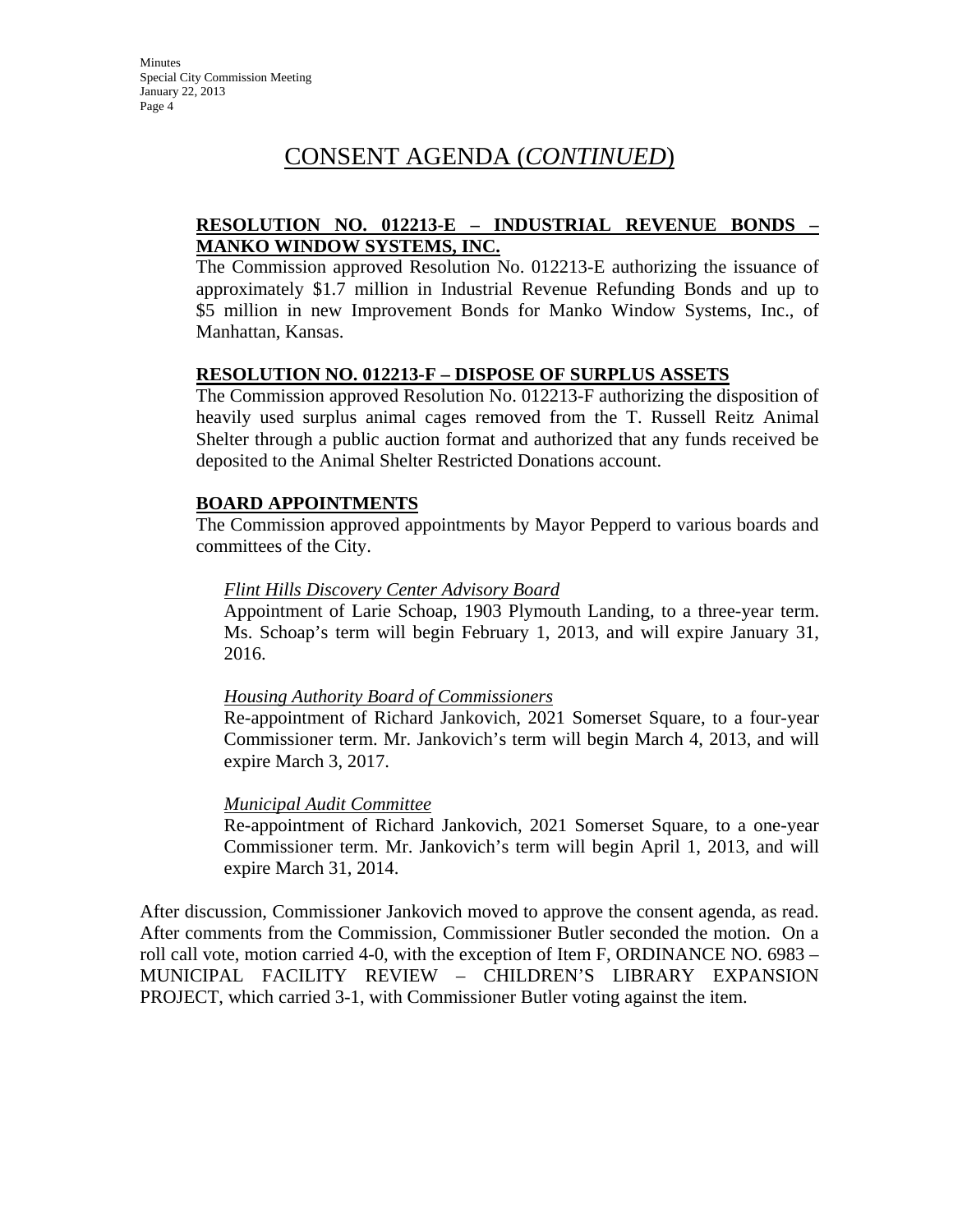Minutes Special City Commission Meeting January 22, 2013 Page 5

# GENERAL AGENDA

# **LEASE AGREEMENT - KANSAS STATE UNIVERSITY VETERINARY CLINIC OUTREACH, INC.; VETERINARY SERVICES AGREEMENT - KANSAS STATE UNIVERSITY**

Scott Shoemaker, Director, Sunset Zoo, presented an overview of the item. He then responded to questions from the Commission regarding the automatic adjustment of three percent annually for veterinary services, renovation plans, savings and mutual benefits that will be realized from the veterinary services agreement, and the opportunity to have access to three full-time veterinarians at Sunset Zoo.

After discussion, Commissioner Jankovich, moved to authorize the Mayor and City Clerk to execute the Lease Agreement with Kansas State University Veterinary Clinical Outreach, Inc. to facilitate leasehold improvements to the veterinary medical facilities at the Sunset Zoo; and authorize the Mayor and City Clerk to execute the Veterinary Services Agreement with Kansas State University. Commissioner Butler seconded the motion. On a roll call vote, motion carried 4-0.

# **FIRST READING - KANSAS DEPARTMENT OF HEALTH AND ENVIRONMENT (KDHE) LOAN AGREEMENT - WATER METER AUTOMATION AND REPLACEMENT PROJECT (WA1114)**

Commissioner Jankovich moved to remove the item from the table. Commissioner Matta seconded the motion. On a roll call vote, motion carried 4-0.

Dale Houdeshell, Director of Public Works, presented an overview of the City water meters, the City's data collection system, the proposed replacement of City water meters and the conversion to Meter Transmitting Units, an overview of the meter equipment, the program projections and total project costs, and the proposed water meter replacement. He then responded to questions from the Commission regarding the accurate tracking of savings, the efficiency and capability of the new meters, installation costs of the new meters, and data for unaccounted water usage.

Richard Hill, 3513 Stagecoach Circle, informed the Commission that he has several properties and likes the fact that the City can notify him of variations in his water usage. He stated that the new meters are helpful in tracking water and saves him time.

After discussion and comments from the Commission, Ron Fehr, City Manager, provided additional information regarding the item. He informed the Commission that if there is a desire to include adding performance measures to the motion that can be done.

Dale Houdeshell, Director of Public Works, responded to questions from the Commission regarding the ability to track water exception reports and stated that this would be valuable for the community.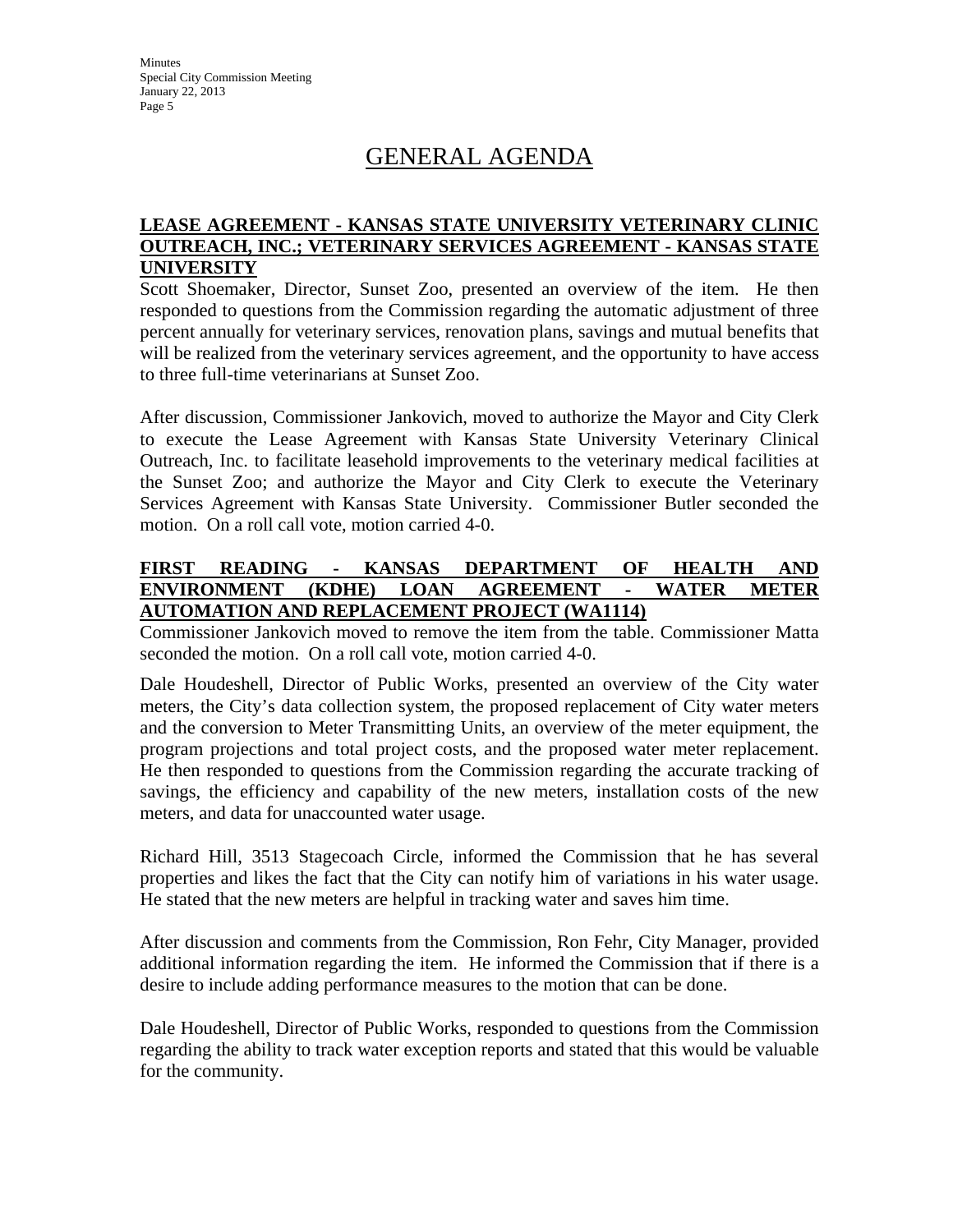Minutes Special City Commission Meeting January 22, 2013 Page 6

# **GENERAL AGENDA (CONTINUED)**

### **KANSAS DEPARTMENT FIRST READING** OF **HEALTH**  $\sim$ **AND ENVIRONMENT** (KDHE) **LOAN AGREEMENT WATER METER** ä, **AUTOMATION AND REPLACEMENT PROJECT (WA1114) (CONTINUED)**

After additional discussion and comments from the Commission, Commissioner Jankovich moved to approve first reading of an ordinance authorizing the execution of a loan agreement between the City of Manhattan, Kansas, and the State of Kansas for the purpose of obtaining a loan from the Kansas Public Water Supply Loan Fund in order to finance the Water Meter Automation and Replacement Project (WA1114) and that we require a performance measurement annually to be reflected during the budgetary process. Commissioner Butler seconded the motion. On a roll call vote, motion carried  $4 - 0.$ 

Mayor Pepperd informed the community that there would not be a City Commission Work Session next Tuesday, January 29, 2013.

### **ADJOURNMENT**

At 7:56 p.m., the Commission adjourned.

Gar MMC, City Clerk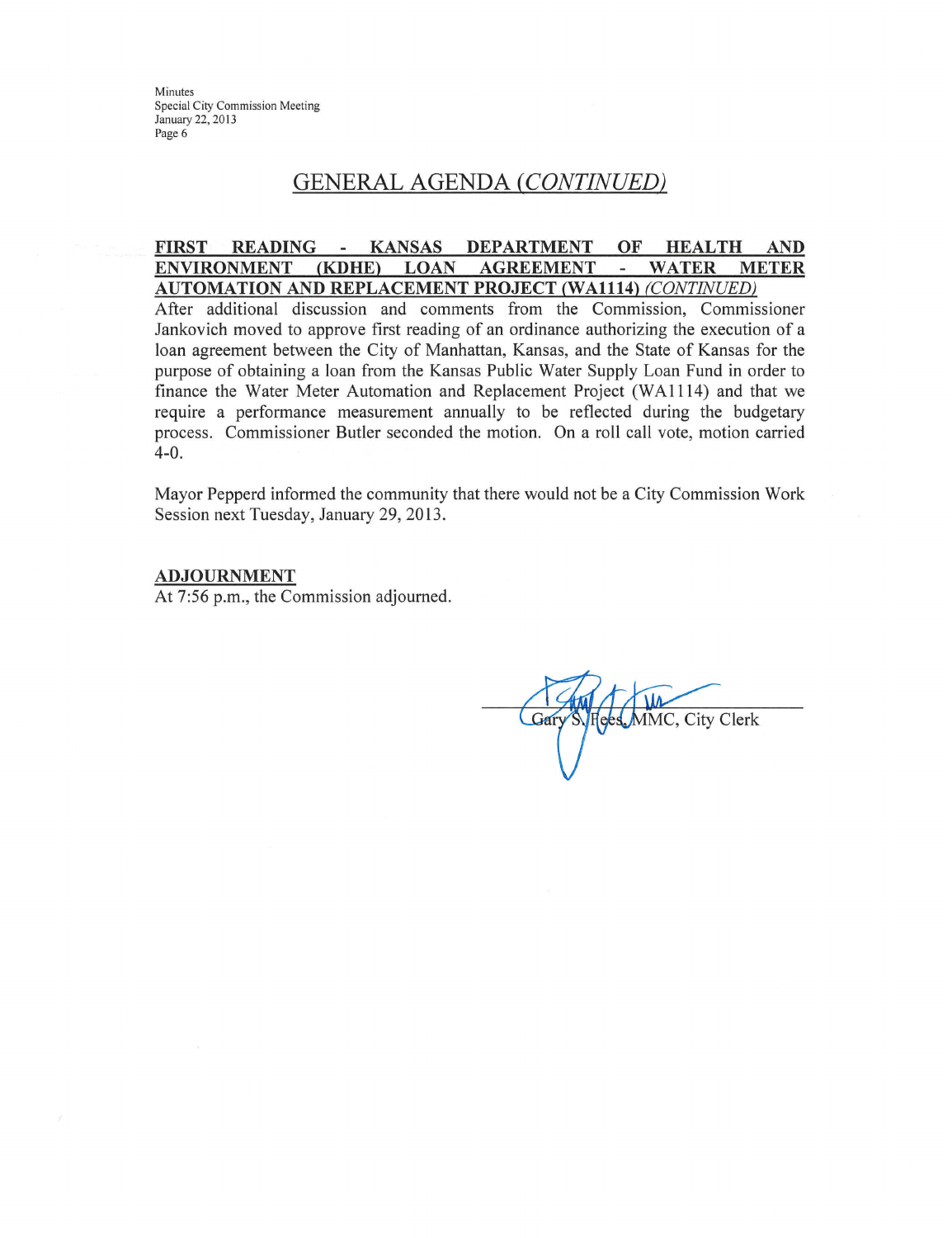# **STAFF REPORT STATE OR MUNICIPAL FACILITY REVIEW**

**APPLICANT:** Bowman Bowman Novick, Inc. – Brent Bowman/Manhattan Public Library

**ADDRESS:** 228 Poyntz Avenue and 629 Poyntz Avenue

**LOCATION:** Manhattan Public Library, 629 Poyntz Avenue Lots  $604 - 608 \&$  Lots  $612 - 616$ , Ward 1, including vacated alleyway

**AREA:** 78,659 square feet (1.81 acres)

**DATE OF PUBLIC NOTICE PUBLICATION:** Monday, November 21, 2012.

# **DATE OF PUBLIC HEARING: PLANNING BOARD:** Monday, December 17, 2012. **CITY COMMISSION:** Tuesday, January 8, 2013.

*At the conclusion of the hearing, the Manhattan Urban Area Planning Board shall forward its recommendation to the Governing Body. Such recommendation shall include all factors and reasons the Board relies upon to support such recommendation. In arriving at such recommendation, the Planning Board shall balance the public interests to be served by the construction or expansion of the utility or facility, as opposed to the impact upon interests intended to be protected by the Zoning Regulations. In balancing such interests, the Planning Board shall consider factors, such as:* 

# **MUNICIPAL FACILITY PROCESS:**

The Municipal Facility Review process is outlined in Section 3-412 of the Manhattan Zoning Regulations (attached), which indicates, in part, that: "Any public utility, or facility, owned and operated by either the State or a Municipality is hereby authorized as a permitted use in any zoning district, subject to the remaining provisions of this section."

If a utility or facility is specifically listed in a zoning district as a permitted or conditional use, the municipality can follow the requirements set out in Article IV, District Regulations, or follow the provisions of Section 3-412. If the utility or facility is not set out in a zoning district in which it is proposed, the utility or facility must follow the provisions of Section 3-412.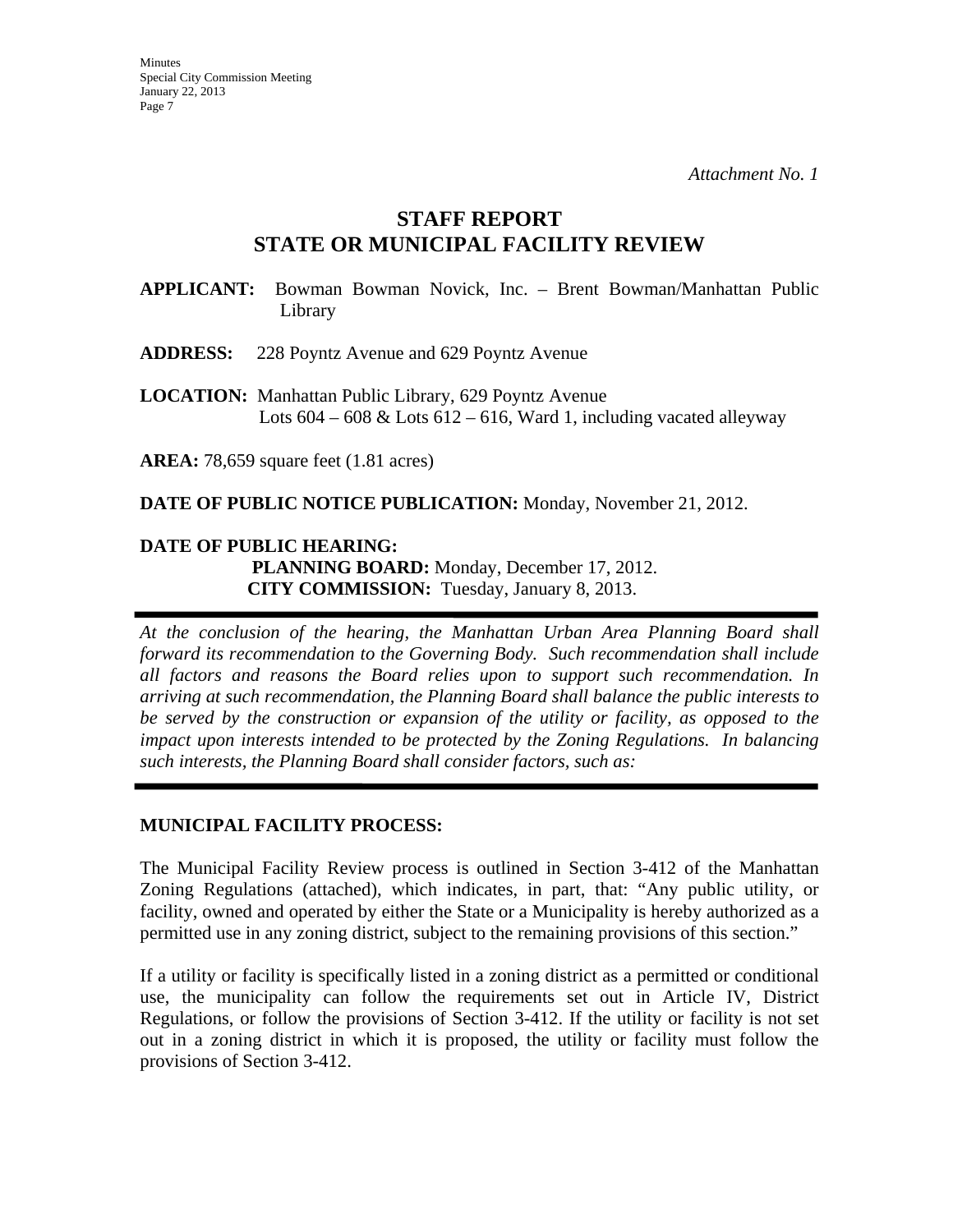**Minutes** Special City Commission Meeting January 22, 2013 Page 8

*Attachment No. 1* 

The process requires that both the Manhattan Urban Area Planning Board and the City Commission hold public hearings on the proposal. This process is not a rezoning action, but a process whereby the Planning Board and the City Commission consider the proposal by balancing the public interests to be served by a proposed Municipal Utility or Facility, as opposed to the impact upon public interests intended to be protected by the Zoning Regulations. In performing this balancing test and evaluating a proposed facility, the Planning Board and City Commission must consider the factors listed under the Staff Report headings.

The City Commission is not bound by the recommendations of the Planning Board, nor is it obligated to return the matter to the Planning Board for reconsideration, unless the City Commission chooses to do so. If the City Commission approves the request, it does so by adoption of an ordinance, following a public hearing.

# **EXISTING USE:**

The existing use of the site is the Manhattan Public Library. The three-story, limestone and concrete structure is approximately 27,687 square feet in area. The original, two-story structure was constructed in 1967 and is the western portion of the building. In 1998, a three-story addition was completed on the eastern half of the subject site. The first floor of the library consists of the main entrances and atrium, the children's library, young adult library, circulation office, reading areas and restrooms. The second floor houses the main library stacks, auditorium, offices and restrooms. The third floor is where offices and support areas are present. There are no public activities on the third floor. There is a basement that houses mechanical equipment, storage and offices for North Central Kansas Libraries System.

The building is as close as zero feet from the property line along Poyntz Avenue and S. Juliette Avenue; and setback approximately 7 feet from the east property line; and, approximately 130 feet from the front property line along Houston Street.

Sixty-four off-street parking spaces are located to the south of the structure. The 1994 Municipal Facility Review site plan showed 66 off-street parking spaces. The difference is due to a change in configuration of the off-street parking lot. When comparing the proposed 1994 off-street parking plan to the existing conditions; a handicap stall was eliminated near the building, an additional parking space was added to the east parking field and 2 spaces were eliminated from the center parking field. It is unclear why the net loss of 2 spaces occurred.

The off-street parking lot gains access off of S. Juliette Avenue and Houston Street. Six light poles are in the off-street parking lot to illuminate the area. The lights are shielded and downcast.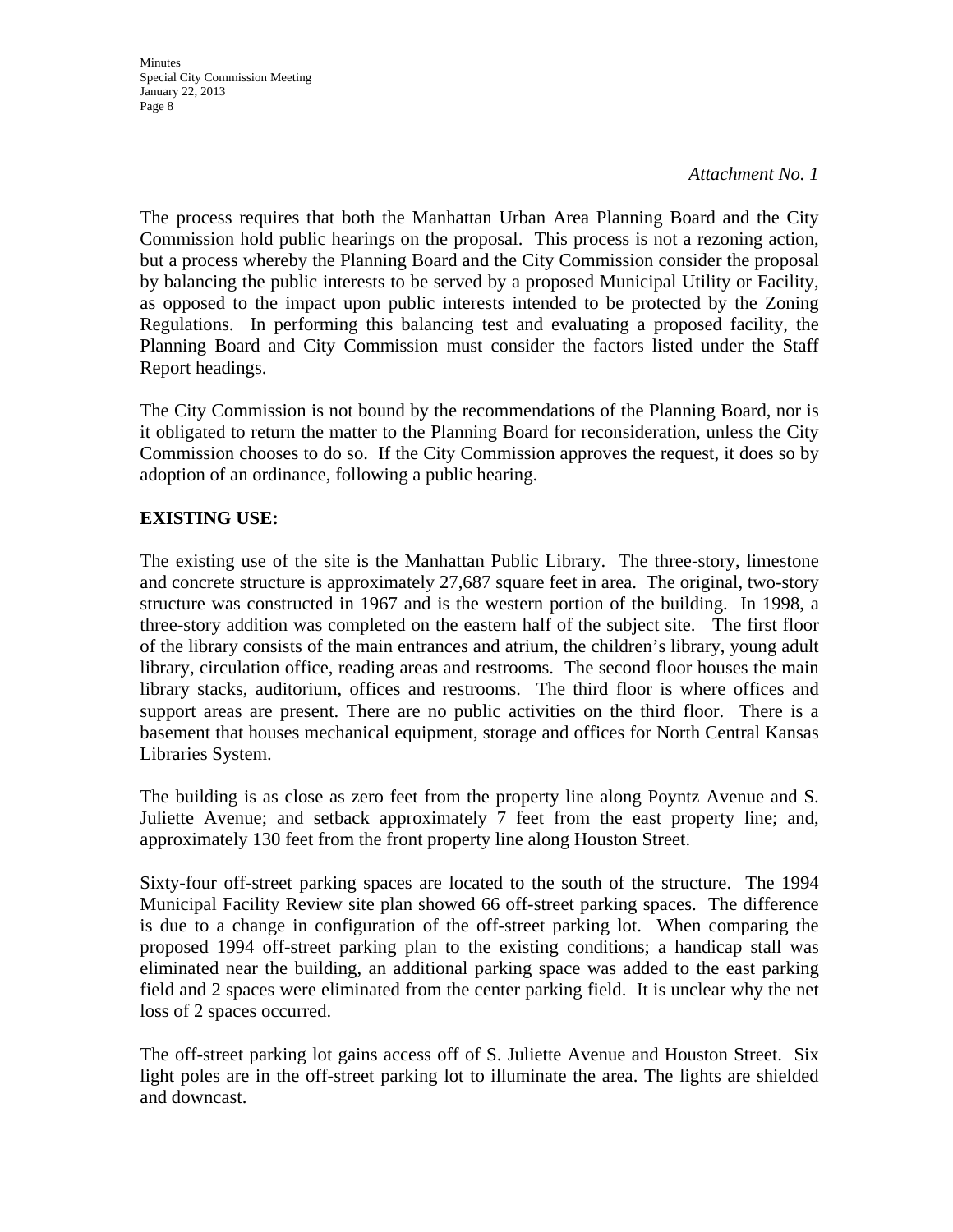Minutes Special City Commission Meeting January 22, 2013 Page 9

### *Attachment No. 1*

Landscaping in the form of manicured grass lawns and deciduous trees are present along Poyntz Avenue and S. Juliette Avenue. A grass and garden area is present near the southern entrance, just north of the parking lot. Deciduous trees, evergreen bushes and ground cover are present in and along the perimeter of the parking lot. An 8 foot tall wrought iron and limestone fence is located on the east side of the parking lot to partially screen the parking lot from adjacent residences to the east. The fence was designed and constructed in coordination with the desire of the adjoining property owner to the east.

The subject site is in 2 zoning districts: C-1, Restricted Business District, and R-M, Four-Family Residential District. The majority of the building lies in the C-1 District, with the entire off-street parking lot in the R-M District. When a lot is held in one ownership in 2 zoning districts at the time of adoption of the current Zoning Regulations, the entire lot is construed to be in the majority district, or the C-1 District in this case. The existing physical improvements were approved through the Municipal Facility Process on July 24, 1994. Ordinance No. 4869 authorized the expansion of the Manhattan Public Library as an authorized permitted use in the zoning districts, with the following conditions of approval:

- a. The vision clearance triangle at the intersection of Houston Street and Juliette Avenue shall be maintained and shall only be planted with low ground cover. Vision clearance at entrance and exit curb cut islands shall be maintained and only low ground cover shall be planted in the curb cut islands.
- b. On-site lighting shall be downcast into the driving areas where illumination is needed, and the impact of lighting shall result in minimized exposure on the neighborhood.
- c. A fence shall be provided along the east side of the off-street parking lot and materials uses in construction of the fence shall be mutually agreed upon between the property owner to the east of the parking lot and the Library Board.
- d. Adjacent property owners shall be informed about the stages of construction.
- e. The construction site shall be conventionally screened from the neighborhood by the contractor.
- f. The Library Board shall notify all property owners of the 600 block of Houston Street prior to finalizing any plans to expand hours of operation.
- g. City Staff shall complete a traffic, parking, and pedestrian study of the larger area and that study shall make recommendations to maximize off-site public parking available to the library and to assure pedestrian safety.
- h. A plan shall be developed with public involvement to feature the assets of the neighborhood including the houses that have been removed for the library, and the Historic District Review Board will be assigned the responsibility.

Construction on the Library expansion began in 1996 and was completed on April 6, 1998.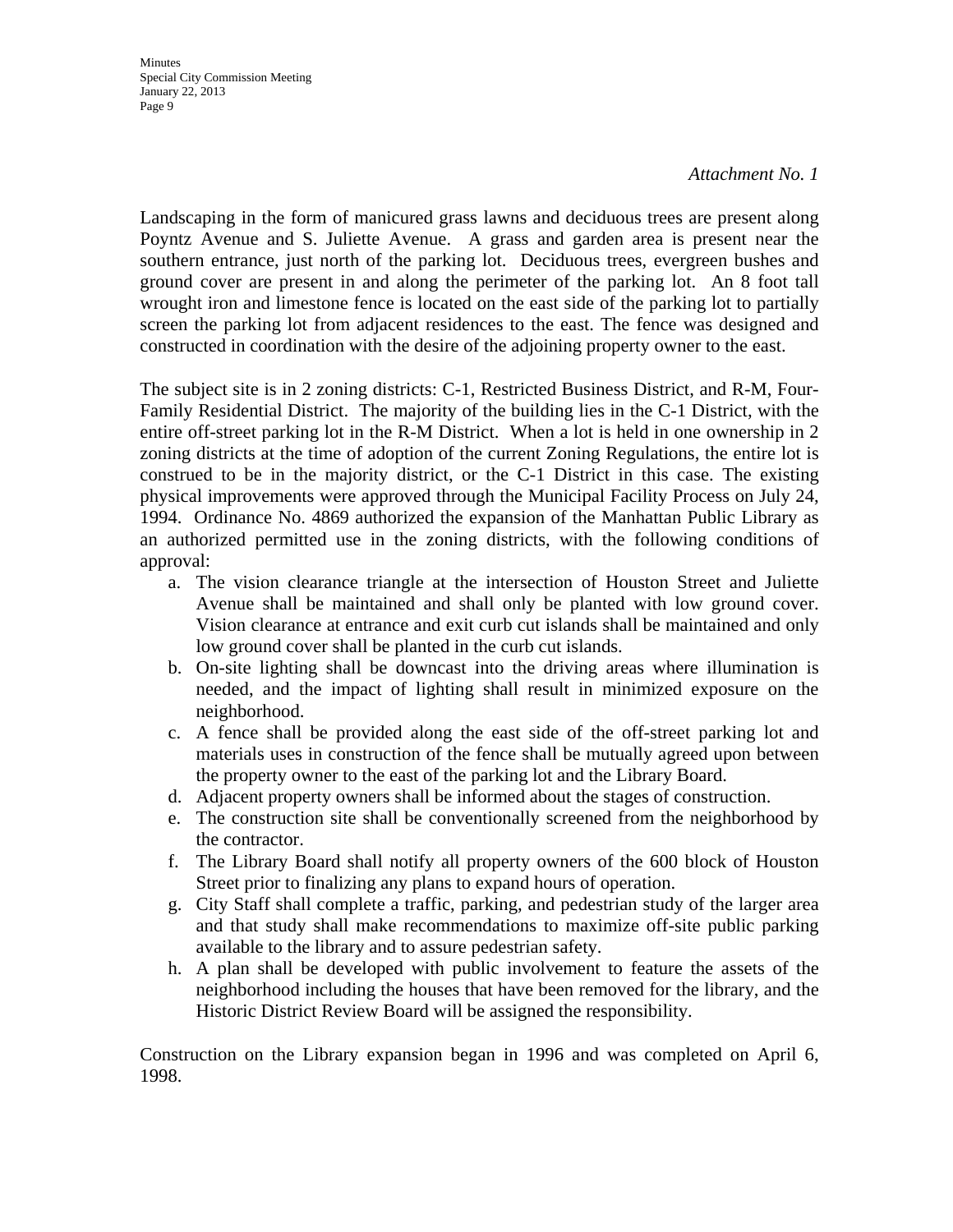# **PROPOSED USES:**

The Manhattan Public Library has proposed to construct a building expansion to enlarge its children's library area and provide future programming space. According to the application documents, "The Children's Room is no longer adequate for Manhattan's children."

Since the 1998 library expansion, circulation of children's materials increased 84%, and participation in children's programs grew 69% to more than 18,000 annually. This is a direct outcome of one of the Library's main priorities – to create young readers ensuring that they enter school ready to read, write and listen. It's an outcome of a growing community. The population of Manhattan has grown by more than 16% since 1998. Birth by residence in Manhattan increased by 55% from 482 in 1998 to 749 in 2010. It's also a remarkable testament to the importance of the Library for residents and to its vital role as a community's center.

Over 8,000 children under the age 18 have their own Manhattan Public Library cards. By every measure, circulation and program participation have annually exceeded previous years' statistics for preschoolers, children, and teenagers. The array of materials available to families has grown to include not just books, but also CDs, DVDs, and thematic learning kits. 345,508 children's items were checked out last year.

However, there isn't sufficient space in the Children's Room.

- The children's media collection must be housed across the lobby near the circulation desk.
- Space for independent study and work is not sufficient.
- There is no room for more computers to meet demand that keeps growing. Today, children crowd around just six computers, sometimes waiting as long as 30 minutes to play fun, educational games that provide early introduction to technology and develop motor skills.
- Storytime has grown so popular that parents can't find a place in the room to sit and the storytime room is too small for older children.
- Many children's programs are now held in the auditorium, limiting the ability to meet the high demand for use of the auditorium by community groups.

# *Building and Site*

The proposed expansion is a two-story, 3,635 square foot addition per floor, or a total 7,270 square feet of floor space, to the north and a single-story, 1,120 square foot addition to the south of the eastern public entrance to the building. The northern section will be to expand the children's library area on the first floor and have an area for future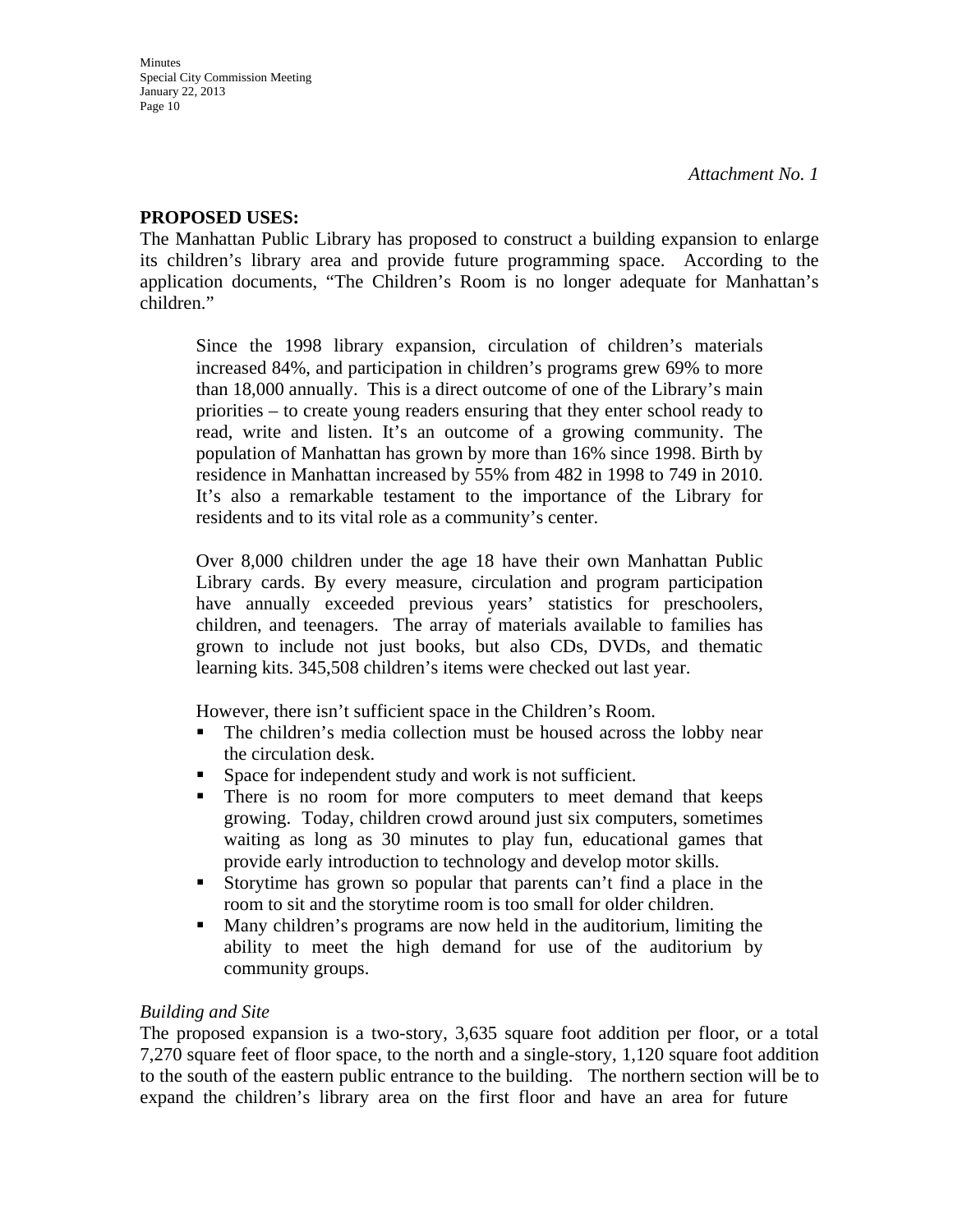programmable space on the second floor. The southern expansion will be for a larger children's story time area.

The building's two-story addition to the north will be approximately 72 feet wide, 50 feet deep and 25 feet tall. The building will be set back 11 feet four inches from the Poyntz Avenue front property line and 8feet 7 inches from the east side property line. The addition will be constructed of glass walls, limestone and concrete panels that match the rest of the library building.

The south addition will be approximately 40 feet wide, 32 feet deep and roughly 13 feet tall. The southern addition will be set back 24 feet 11 inches from the east property line and 142 feet 11 inches from the front property line along Houston Street. The addition will have similar architecture features and materials as the existing building with glass walls, limestone and concrete panels.

# *Landscaping*

In addition to the building expansion, a memorial and garden is proposed around the southern building expansion. The site plan and elevation plans show this area to be enclosed by an 8 foot limestone wall that will match the existing building. No specifics details of the memorial and garden have been provided.

The existing site has approximately 36% percent of landscape and sidewalks and other non-vegetative features (the total site that is not the building or parking lot). The proposed expansion will reduce the landscape area to 30% of the total lot area. The total footprint, or maximum lot coverage, of the existing and proposed building will be approximately 42% of the site.

# *Lighting*

There are 6 existing light poles illuminating the off-street parking lot. No changes to the parking lot lighting are proposed. The building addition is proposed to have wall lights on the east side of the south building addition to illuminate a service entrance and west facades of the north addition to provide lighting for the main entrance to the Library. These wall lights are for up and down lighting of the façade walls and will be shielded to avoid impacting adjacent properties.

# *Off-Street Parking*

Sixty-four off-street parking spaces are located to the south of the structure in the Library's off-street parking lot, which gains access off of S. Juliette Avenue and Houston Street. The number of off-street parking spaces was established in 1994, with the approval under the Library's Municipal Facility Review Process. The Zoning Regulations do not specify a minimum off-street parking ratio for a library. At that time, City Administration did extensive research on the appropriate requirement for off-street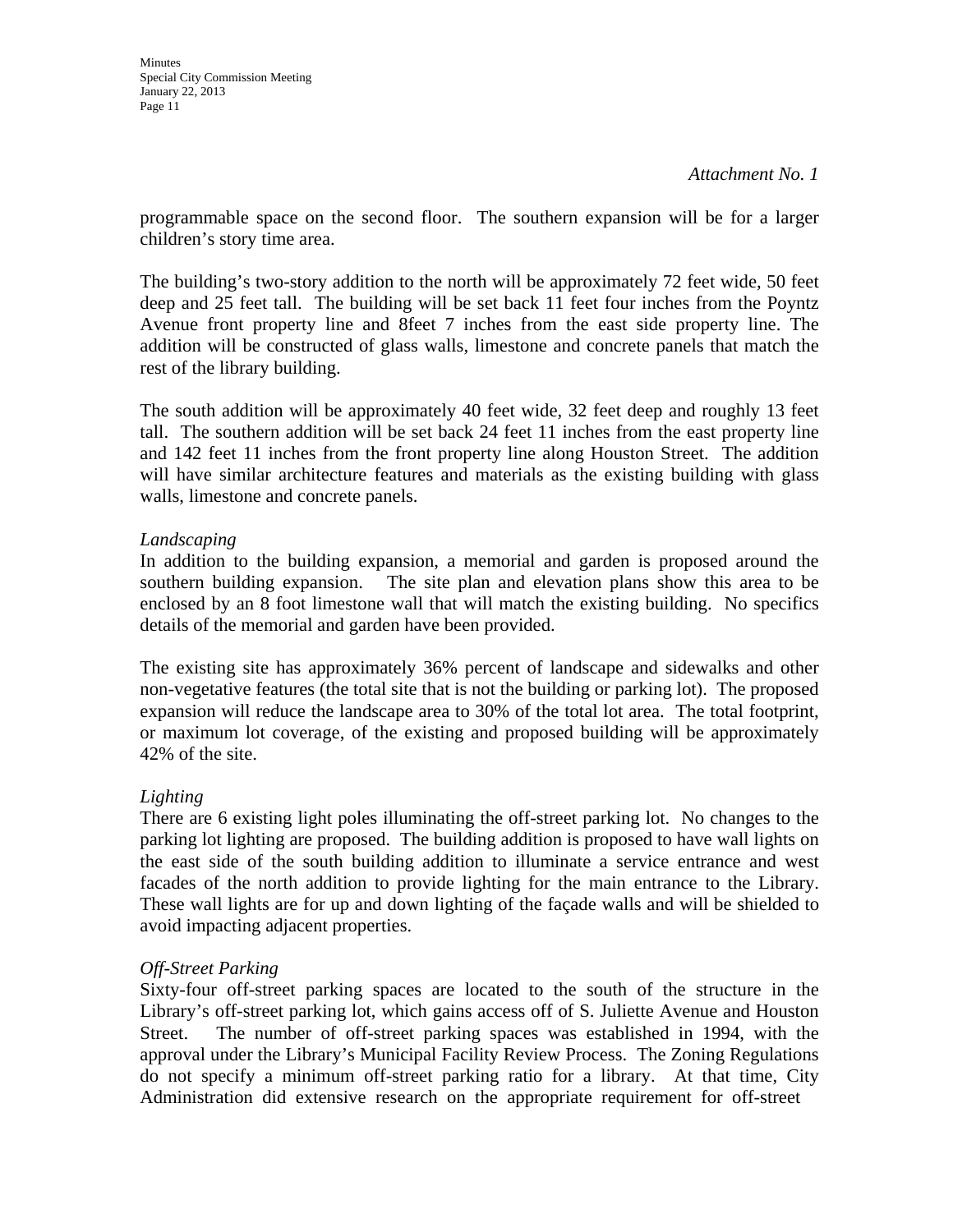parking spaces. Ultimately, it was decided to use a parking requirement ratio of 1 parking space per 1,000 square feet of gross floor area (66,594 square feet), which would have required 67 off-street parking spaces.

Using that same ratio for the proposed expansion, the total gross square footage will be 74,984 square feet in area. A minimum of 75 off-street parking spaces would be required. The development plans for the Children's Library expansion does not result in a corresponding increase in the total amount of off-street parking. To address the finite offstreet parking available to the Library and its relationship to the proposed building expansion, the applicant indicates following:

"The expansion accommodates the increased use of service and changes in the nature of services that the library has experienced since the last expansion in 1998. The addition is required to provide services for the number of patrons that presently use the library.

Manhattan Public Library offers eleven Children's Story Time sessions per week with an average attendance of 25 children per session. Parents stay with very young children, so this means that there are 25 to 50 people in the room during each session. It is crowded and it limits the potential of activities with multimedia, stories and activities that incorporate movement and crafts. The additional space will allow the library to better serve the existing patrons that are currently using the facility.

Additional space will allow the library to accommodate present needs for shelving, seating and technology and provide comfortable, inviting public space and ensure compliance with ADA requirements.

Library staff is aware of the limitations of parking. Programs, tours and group visits are scheduled at a variety of times to alleviate demand for parking at a single time. The library is also a stop for the ATA bus route, which provides a good transportation option and can help reduce parking demands. expansion will not eliminate available parking nor is it likely that it will generate new patrons that are of an age to operate a vehicle.

While downtown parking may be a challenge with growth in the community, the library expansion should not be a major impact."

# **PHYSICAL AND ENVIRONMENTAL CHARACTERISTICS:**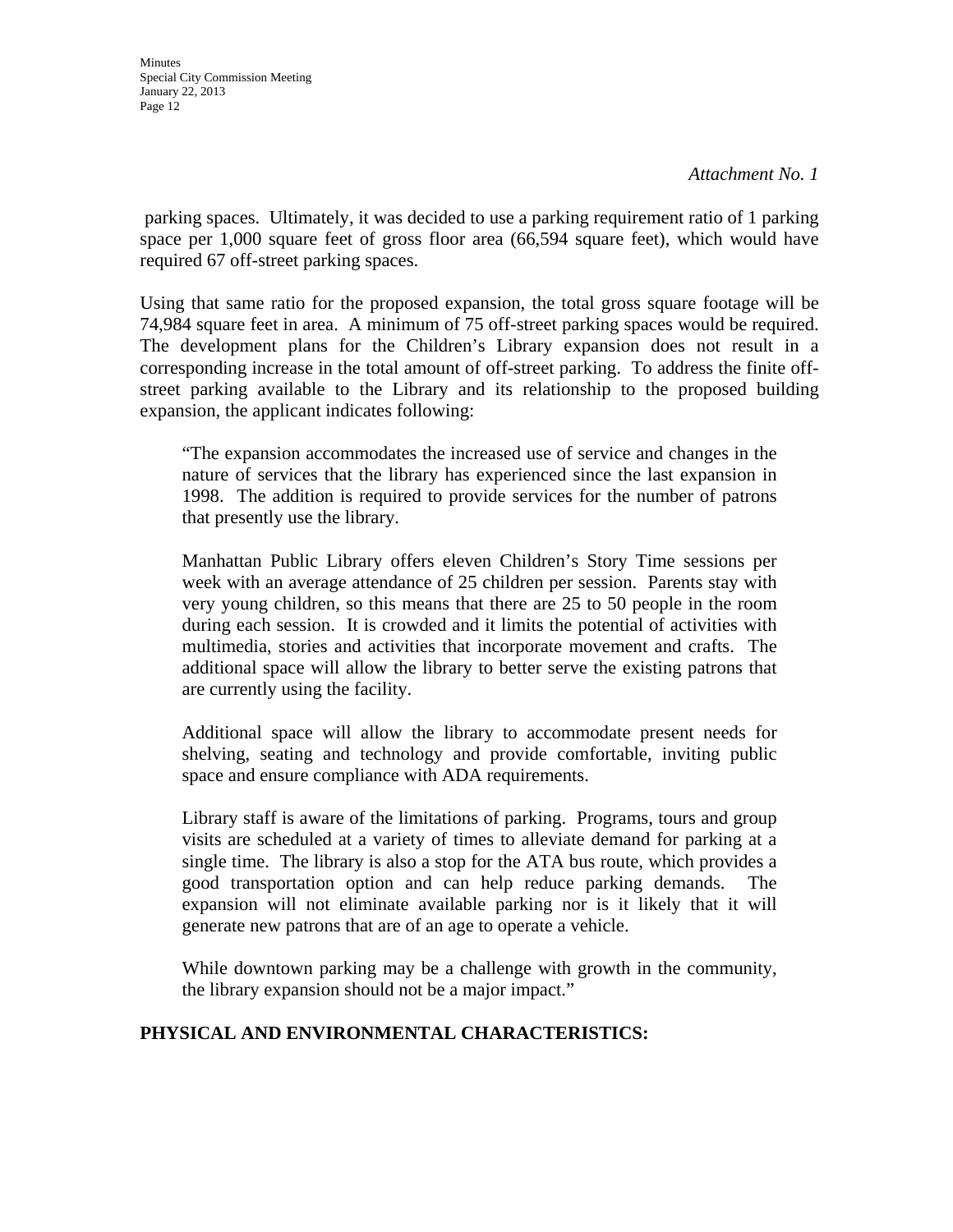# **Public Utilities and Services**

The site is relatively flat with existing public and private utilities servicing the site. An existing 15 inch public sanitary sewer main is located in the general area of the southern building addition and would be under the addition unless relocated. The City of Manhattan's Utility Division will require that the sanitary sewer main be relocated to insure it is not beneath the proposed building addition. A condition of approval is that a development agreement between the Manhattan Public Library Board of Trustees and the City of Manhattan shall be approved by the City, prior to the issuance of any building permits.

Public water services are in the street. Private utilities will have to be relocated as necessary to accommodate the building additions.

Stormwater is currently directed to the adjacent streets, where it is collected in the City's stormwater sewer system. Jeff Hancock, P.E. of SMH Consultants conducted a drainage analysis of the proposed addition (*see attached).* According to the drainage analysis, the proposed improvements would increase the amount stormwater runoff by 0.51 cfs or 0.08%, all of which will be along Poyntz Avenue area. In the drainage report, Hancock states that there be would negligible impact to properties downstream. The Public Works Administration accepts the drainage report without exception (*see attached memorandum)*. No detention or post-construction best management practices are recommended by City Administration.

# **THE FOLLOWING SEVEN (7) FACTORS SHALL BE CONSIDERED WHEN BALANCING THE PUBLIC INTERESTS TO BE SERVED BY THE CONSTRUCTION OR EXPANSION OF THE UTILITIY OR FACILITY, AS OPPOSED TO THE IMPACT UPON THE INTERESTS INTENDED TO BE PROTECTED BY THE ZONING REGULATIONS:**

# **1. THE NATURE AND SCOPE OF THE MUNICIPALITY OR STATE AGENCY:**

The Manhattan Public Library provides a broad range of services to the residents of Manhattan, Riley County and the Flint Hill Region. The Library has books, magazines, newspapers and digital materials for viewing or to be checked out. The Library also has a number of computers and meeting rooms for use by the public, and offers programs and events for all ages to participate in. The proposed building expansion is designed to increase the children's library area by an additional 4,755 square feet, of which 3,650 square feet is for the children's library area and 1,120 square feet will be for children story time activities. The second floor of the north addition is labeled as "future programmable space," and will be approximately 3,635 square feet. No specific details of this area have been provided at this time.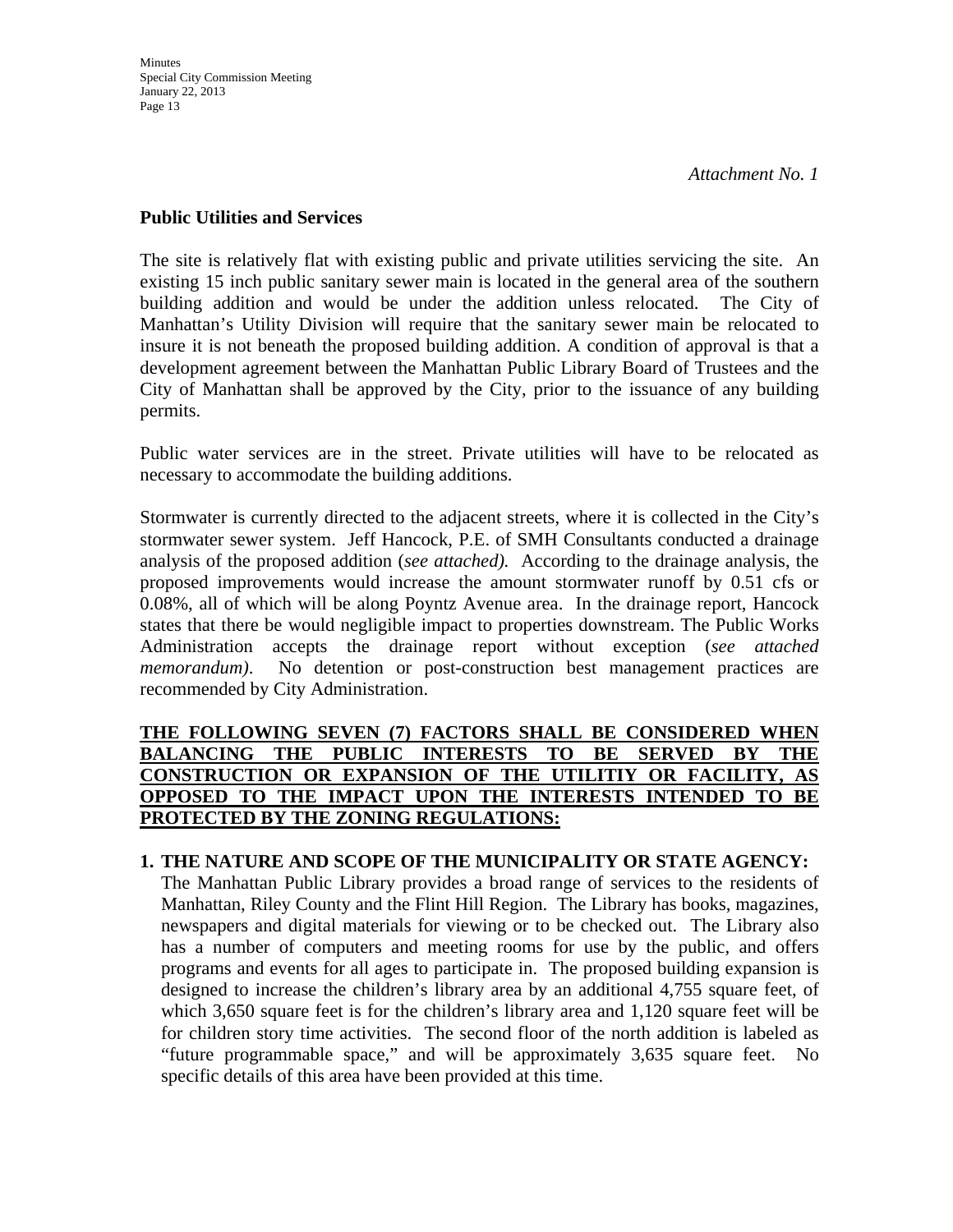- **2. THE FUNCTION OF THE UTILITY OR FACILITY:** The function of the Manhattan Public Library is that of the City's only public library. The Library provides a number of cultural, informational and recreational needs to the citizens of Manhattan, Riley County and the Flint Hills Region.
- **3. THE EXTENT OF THE PUBLIC INTEREST TO BE SERVED BY THE UTILITY OR FACILITY:** The extent of the public to be served by the proposed building expansion is primarily families with children. The majority of the building additions will be devoted to the children's library area or activities and events associated with the children's library area. The applicant states "Over 8,000 children under the age 18 have their own Manhattan Public Library cards. By every measure, circulation and program participation have annually exceeded previous years' statistics for preschoolers, children, and teenagers. The array of materials available to families has grown to include not just books, but also CDs, DVDs, and thematic learning kits. 345,508 children's items were checked out last year." The Library's Children's Services Fact Card (*see attached*) lists a 69% increase in children's program attendance from 1998 to 2011.

In addition to the Children's Library Expansion, a new space on the second floor of the north addition is labeled as "Future Programmable Space." Although this area does not have a defined purpose as of yet, the space is planned for anticipated growth from activities and events of the Library.

**4. THE EFFECT THAT REGULATION OF THE CONSTRUCTION, OR EXPANSION, EITHER BY THE IMPOSITION OF REQUIREMENTS NECESSARY TO MITIGATE IMPACTS OR BY A COMPLETE DENIAL, WILL HAVE UPON THE MUNICIPALITY'S, OR STATE AGENCY'S, ABILITY TO EFFICIENTLY, ECONOMICALLY AND PRUDENTLY MEET THE PUBLIC INTERESTS THEY ARE SERVING:** The subject site is in two zoning districts: C-1, Restricted Business District, and R-M, Four-Family Residential District. The majority of the building lies in the C-1 District, with the entire off-street parking lot in the R-M District. The Public Library is a municipally owned and operated public facility and is a Permitted Use in the C-1 and R-M Districts. "Public Library" is not specifically listed as a permitted or conditional use in either district and is therefore subject to the Municipal Facility review process. The off-street parking is accessory to the Public Library and on the same zoning lot and is considered a permitted accessory use to the Public Library.

The proposed building addition on the north side of the property does not conform to the minimum required front yard setback of 25 feet from the Poyntz Avenue property line. The proposed building setback from this front property line is 11 feet, 4 inches. Denial of the request will have a negative impact up the Manhattan Public Library's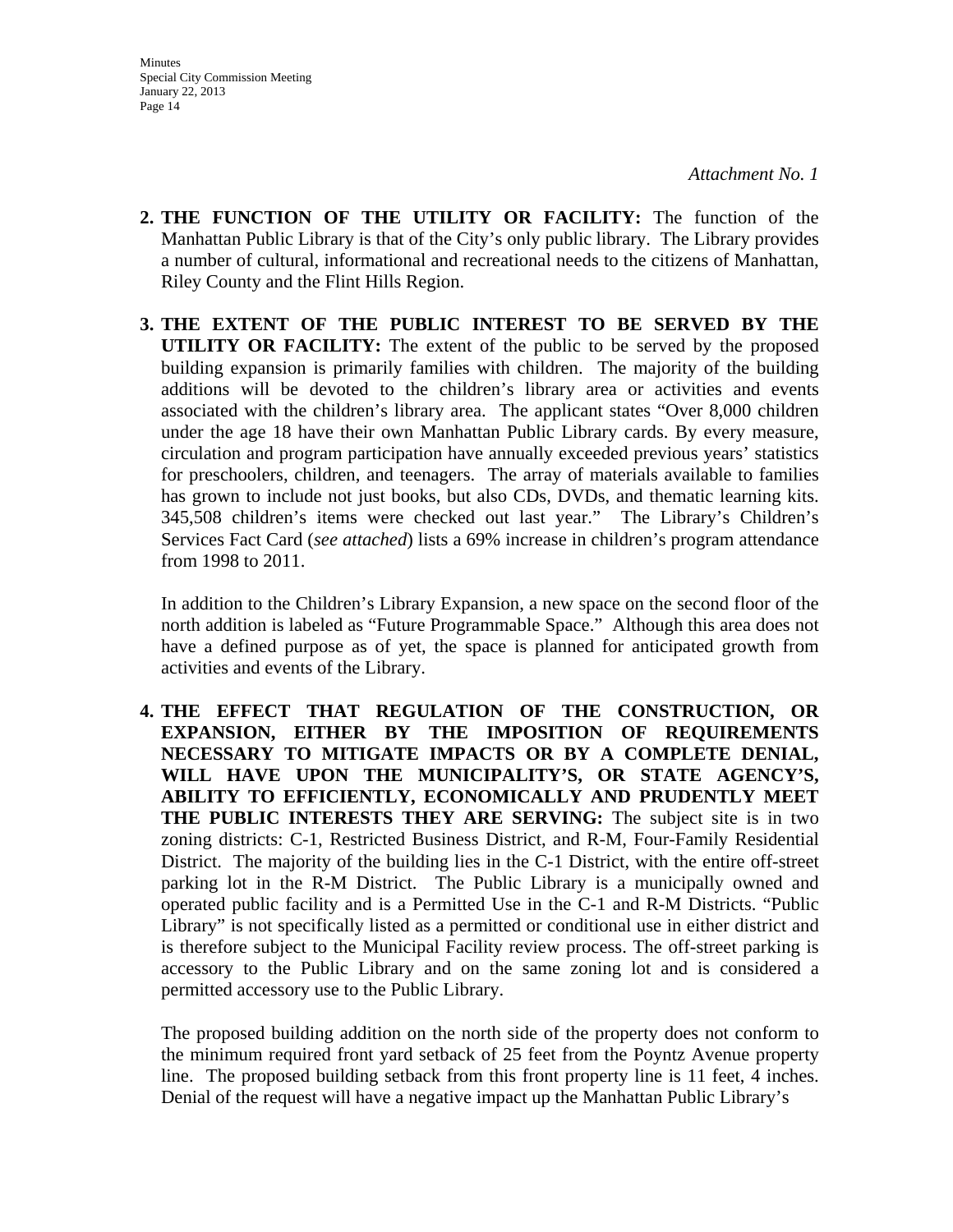public interest to provide services and activities to the young patrons of the Library. As previously stated, circulation and program participation of the children's area of the Library has caused the need for the proposed expansion. Current floor space cannot meet the program demands for children's services.

The original Library footprint, which was constructed in 1967, has a building setback of zero feet, measured to the roof overhang, from the front property line along Poyntz Avenue. A large portion of the front façade along Poyntz Avenue is setback approximately 11 feet. The proposed setback of the addition will not extend beyond the established building line along the street.

Maximum lot coverage in the C-1 District is 30% and the proposed addition is 42%. The increase in lot coverage exceeds the maximum by 12%. The expansion is based on the need to expand and increase services, which exceed current floor space. A denial of the minimal lot coverage would prohibit the Public Library from meeting the public demand for children's services.

Based on the off-street parking requirement calculated from the 1994 Municipal Facility Review of 1 parking space per 1,000 square feet of gross floor area; the proposed building expansion would be required to have a minimum of 75 off-street parking spaces (74,984 square feet in total building area). Sixty-four parking spaces are shown on the application site plans. The amount of off-street parking on the site is restricted to what currently exists; no vacant land is available to provide additional parking spaces. As the applicant has stated, "the addition is required to provide services for the number of patrons that presently use the library." The proposed expansion is in most part needed to provide room for children activities and programs that are overcrowded. The second floor "Future Programmable Space" has not been defined, but, according to the applicant, is not anticipated to generate additional traffic beyond the present conditions. Due to the nature of the children area in the Library, most young patrons are accompanied by an adult, and should not generate additional vehicle traffic. The application documents conclude that "the expansion will not eliminate available parking nor is it likely that it will generate new patrons that are of an age to operate a vehicle."

A denial of the Municipal Facility Review based on not meeting previously accepted off-street parking standards for the Library would further prohibit the Public Library from meeting the public demand for children's services.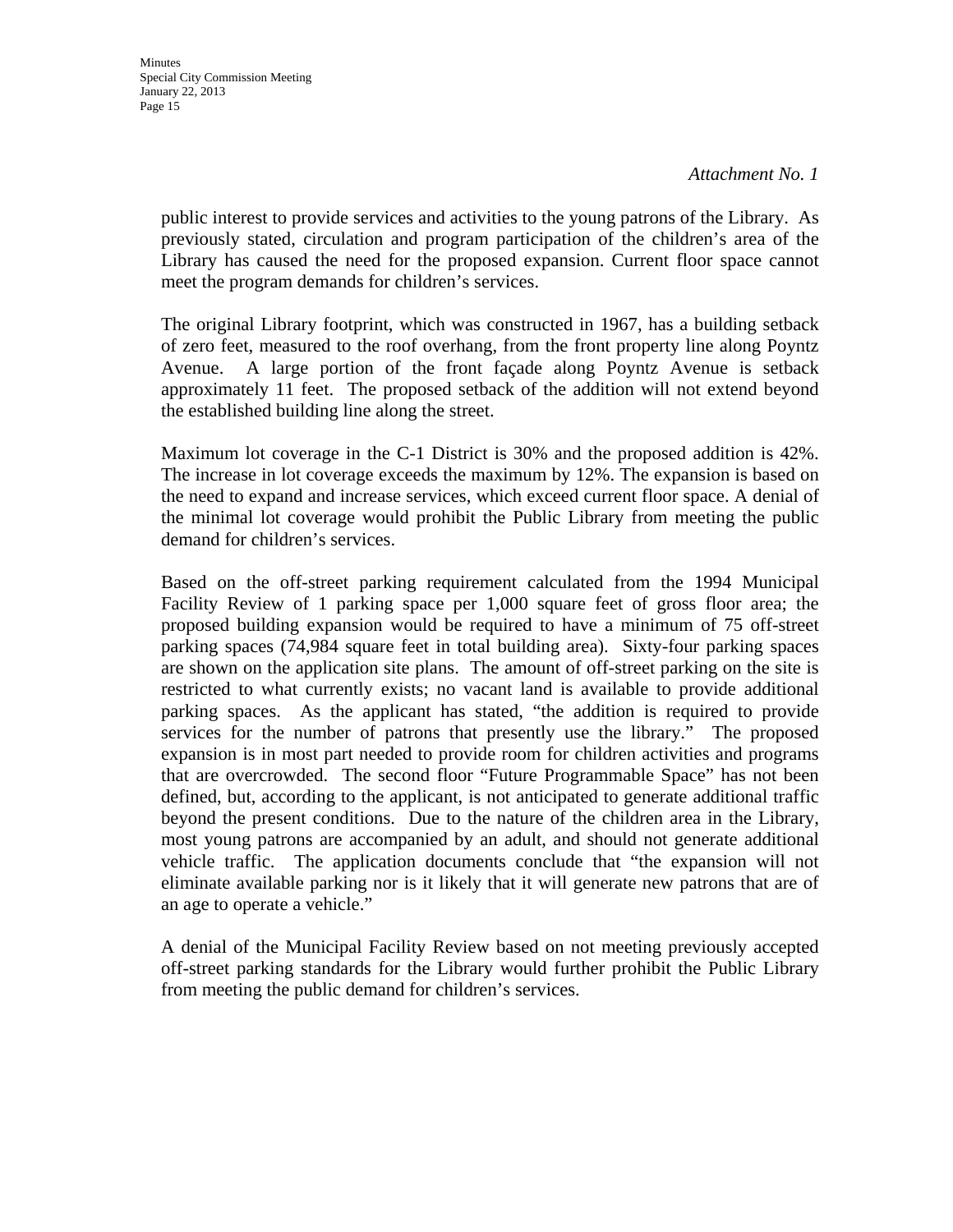**5. THE IMPACT THAT CONSTRUCTION OR EXPANSION OF THE UTILITY OR FACILITY WILL HAVE UPON THE LEGITIMATE INTERESTS OF THAT PORTION OF THE COMMUNITY IN WHICH IT IS PROPOSED TO BE LOCATED:** The library is located in a neighborhood with a mix of uses. Along Poyntz Avenue are commercial, public and semi-public uses. To the south of the site are primarily residential uses. Immediately to the west of the site along the south side of Poyntz Avenue are the Landmark National Bank and the Commerce Bank office building and their accessory off-street parking lots. To the northwest of the site on Poyntz Avenue is the First Congregational Church, commercial office buildings and multiple-family residential dwellings. To the north of the Library are a professional office and the First United Methodist Church and its accessory parking lot. To the northeast is the activity building of the First United Methodist Church and a professional office building. To the immediate east are the St. Paul's Episcopal Church, single-family homes and the Colony Square office building. To the south of the site along Houston Street are primarily single-family homes. The Seven Dolors Catholic Church, Lucky Junior High School and Seven Dolors Catholic Elementary Schools are also to the south of the site along Juliette Avenue and Pierre Street.

### *Historical Review*

The houses to the south of the site are located in the Houston-Pierre Historic District. Two single-family homes to the east of the Library (E.A. & Ura Wharton House and Mattie M. Elliot House), the First Congregational Church and Seven Dolors Church are listed on the National Registry of Historic Places. The site is within the historic environs of the properties. The Manhattan Historic Resource Board reviewed the proposed building expansion on November 26, 2012 and recommend to the State Historic Preservation Office (SHPO) that "The proposal meets the *Standards and Guidelines for Evaluating the Effect of Projects on Environs* and will not encroach, damage or destroy any listed historic property or its environs (*see attached letter)*. The SHPO also reviewed the project and agreed with the Manhattan Historic Resource Board's recommendation and determined that the project may proceed (*see attached letter).* 

Condition H of Ordinance No. 4869 that authorized the expansion through the Municipal Facility Review process states, "*A plan shall be developed with public involvement to feature the assets of the neighborhood including the houses that have been removed for the library, and the Historic District Review Board will be assigned the responsibility*." It is not readily clear if such a neighborhood assessment was conducted by the City and the Historic District Review Board (the Board preceding the Manhattan Historic Review Board). However, as described in the paragraph above, a number of homes in the area have been placed on the National Registry of Historic Places and the residential neighborhood to the south of the Library has been designated as a Historic District that is on the National Registry.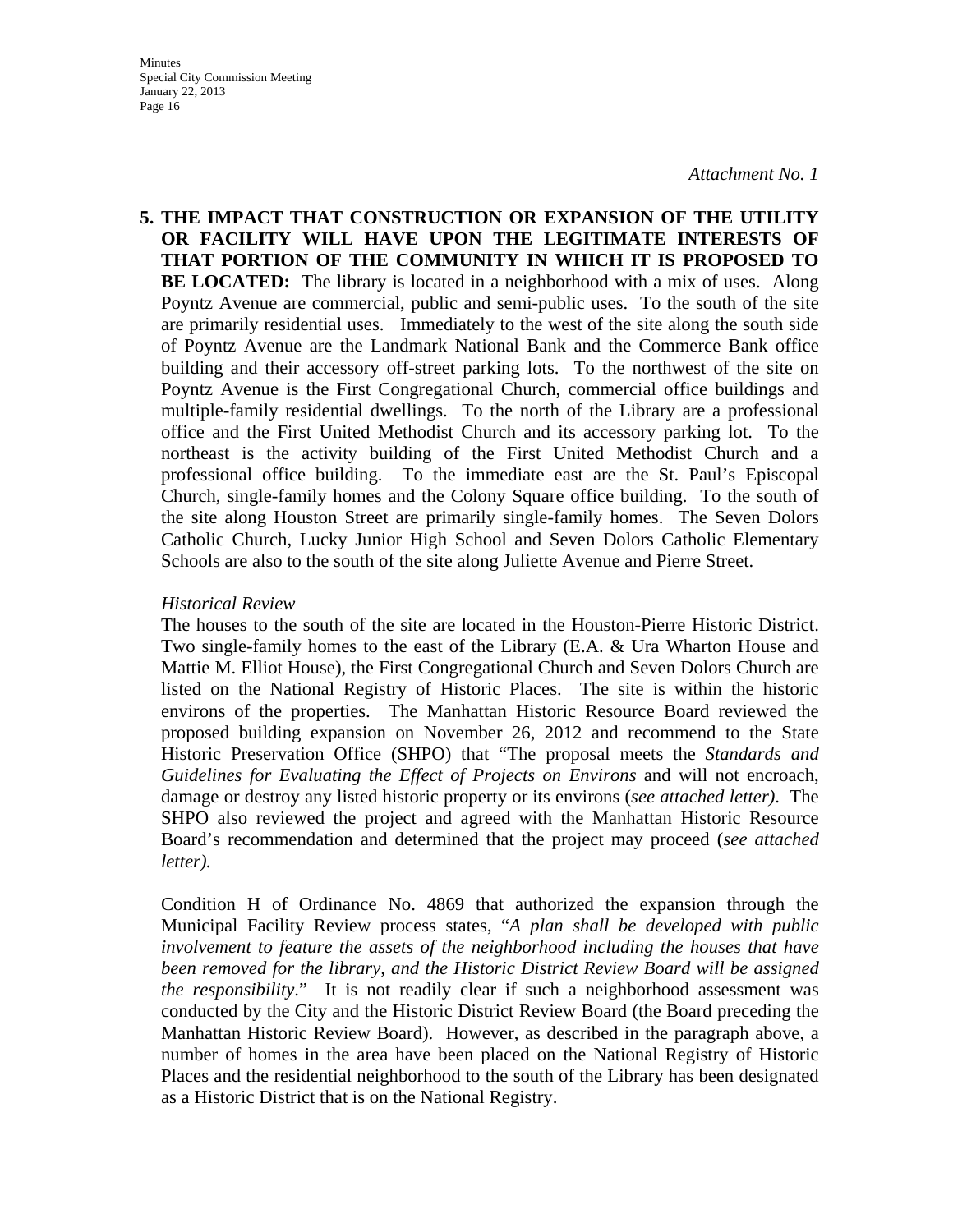# *Building Setback & Facility Operations*

There should be minimal impact as a result of the construction of the Manhattan Public Library children's library area expansion upon the legitimate interests of that portion of the community in which the facility is proposed. The Library has been in existence on the site since 1967. The building was expanded in 1998 and has been in its current condition since that time. The residential properties to the east are buffered from the off-street parking lot is by a eight foot tall wrought iron fence and limestone columns separate the site from the adjacent property to the east. The wrought iron fence was mutually agreed upon by the Library and the adjacent property owner.

The proposed north addition will maintain an identical east side yard setback as the existing building, which is 8 feet, 7 inches. The south building addition will have an east side yard setback of 24 feet, 11 inches. The minimum required side yard setback for this use in the C-1 District is 8 feet and the minimum setback is met. The front yard setback along Poyntz Avenue will be in line with the front façade of the existing building, which will maintain a consistent character along Poyntz Avenue.

No change in the business hours of the Library is proposed. Currently the hours are the following:

| $Monday$ – Thursday | $9:00 \text{ am} - 9:00 \text{ pm}$ |
|---------------------|-------------------------------------|
| Friday              | $9:00 \text{ am} - 8:00 \text{ pm}$ |
| Saturday            | $9:00 \text{ am} - 6:00 \text{ pm}$ |
| Sunday              | $1:00 \text{ pm} - 6:00 \text{ pm}$ |

# *Traffic Analysis & Parking*

As part of the application, a traffic analysis was conducted by Jeff Hancock, P.E. of SMH Consultants, Inc. for the Library and the proposed building expansion (*see attached*). The analysis looked at both the sight distances of driveways on the adjacent streets and the increase in the amount of traffic generated by the building addition. No changes are proposed for the location and design of the 2 driveways leading to the offstreet parking lot. The analysis states that there are unrestricted (with the exception of existing mature trees) and adequate sight distances at these 2 access points of the parking lot.

The traffic analysis calculated that the finished building would generate a total 357 p.m. peak hour trips, or an increase of 46 trips when comparing to the existing condition (311 trips in the p.m. peak hour). These calculations were using the Institute of Transportation Engineers, Trip Generation Report for libraries, using the gross square footage of a building. The Public Work Administration has reviewed the traffic analysis and accepts its findings (*see attached memorandum).*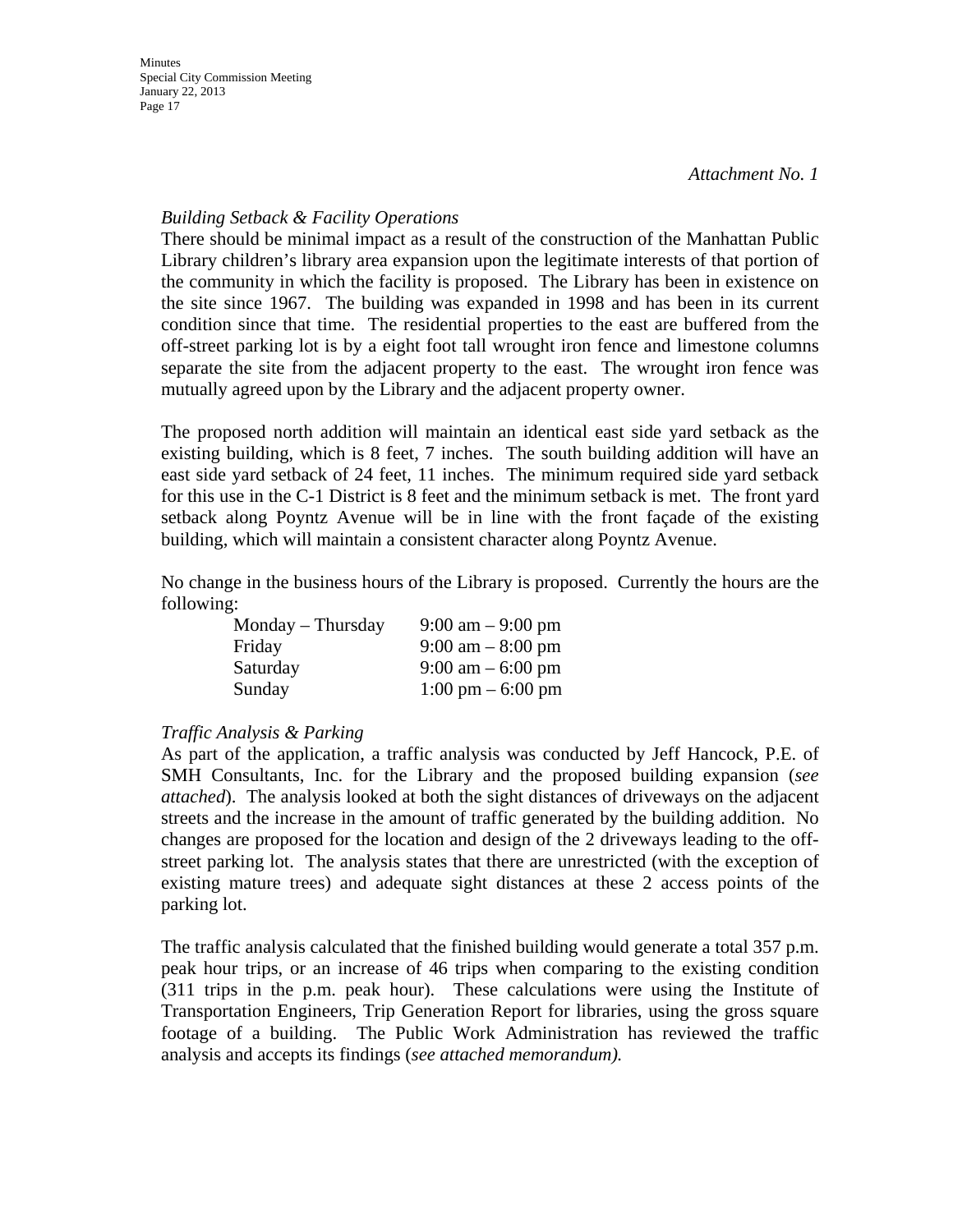The 1994 Municipal Facility Review used an off-street parking calculation of 1 parking space per 1,000 square feet of gross area to base the minimum parking requirements at that time. Using that same parking ratio, the proposed addition would be required to provide a minimum of 75 parking spaces. As stated previously, the building expansion is, in most part, designed to accommodate the expansion of existing children programs and activities that are crowded and "will allow the Library to better serve the existing patrons that are currently using the facility." The applicant is not anticipating the added space for the children's area of the Library will generate additional vehicle traffic over the existing demands of the facility. As mentioned, most patrons of these existing activities and programs are too young to drive and will be accompanied by an adult, thus not generating additional vehicle trips to the Library.

As described earlier, the "Future Programmable Space" has not been defined, but, is not anticipated to generate additional traffic beyond the present conditions.

The number of parking spaces on the site is set at 64 spaces and cannot be easily increased due to site constraints. However, there is on-street parking on both sides of Poyntz Avenue and the south side of Houston Street. A public parking lot is available to the east of the site at S.  $6<sup>th</sup>$  Street and Houston Street for parking. It can also be assumed that patrons of the Library park in the bank parking lots to the west of the site during peak hours of the Library and when the bank buildings are closed and parking is available.

Although the site cannot provide the minimum required off-street parking for the proposed expansion, there appears to be sufficient evidence that the proposed addition will not generate an increase in parking demands on the site compared to the existing use and that adequate on-street and off-street parking is available throughout the area, the majority of which should not affect neighboring property owners. Considering these factors, the impact that the expansion of the facility will have upon the legitimate interests of that portion of the community in which it is proposed to be located appears to be minimal.

Condition G of Ordinance No. 4869 that authorized the expansion through the Municipal Facility Review process states, *City Staff shall complete a traffic, parking, and pedestrian study of the larger area and that study shall make recommendations to maximize off-site public parking available to the library and to assure pedestrian safety*. It is unknown if City Administration conducted such a study. The Library has been in its present state for since 1998, when the construction of the east expansion was completed. It does not appear that the traffic generated from the Library has substantially impacted public parking and pedestrian safety throughout the neighborhood. Through the application process, SMH Consultants conducted a traffic analysis that determined that the sight distances were adequate for the existing entrances to the off-street parking lot on the site.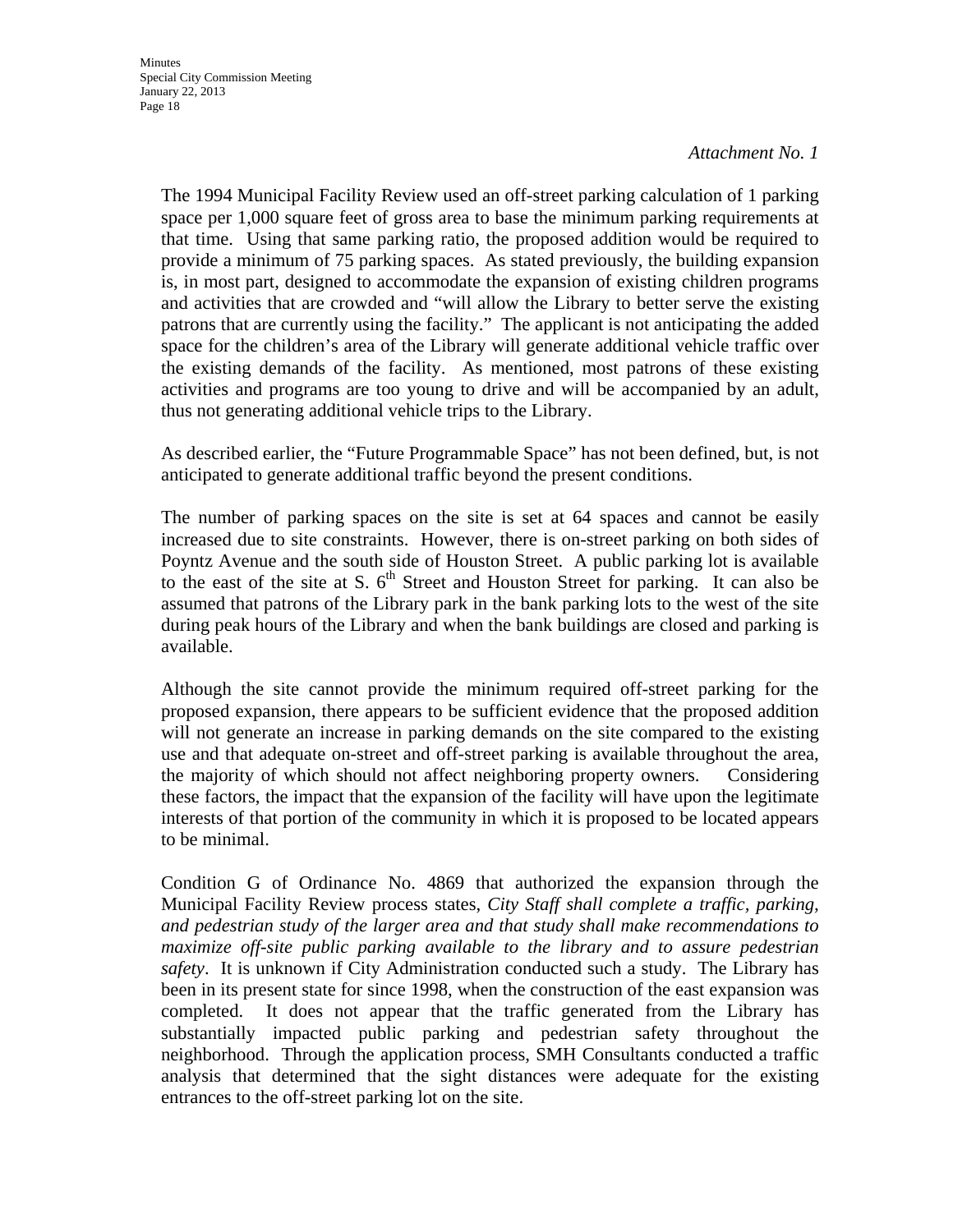# **6. IF THE OWNER OF THE UTILITY OR FACILITY IS THE CITY OF MANHATTAN, AND IF THE FACILITY OR UTILITY IS OF A TYPE EMBRACED WITHIN THE COMPREHENSIVE PLAN, WHETHER OR NOT IT IS IN CONFORMITY WITH THAT PLAN:**

The City of Manhattan is the owner of the land and the Library building. Through a charter ordinance, the Manhattan Public Library Board of Trustees maintains the property and operates the activities as a separate entity. The Library is funded through property taxes for its operation and maintenance.

 The Library is shown on the Downtown Core Neighborhoods Future Land Use map Public/Semi-Public use. The term Public/Semi-Public is used in the Comprehensive Plan and includes among other public uses, "libraries" as a primary use, which is the appropriate designation for the Manhattan Public Library. The proposed expansion to the municipally owned and operated facility is in conformance with the Comprehensive Plan.

**7. OTHER FACTORS AS THE PLANNING BOARD DEEMS APPROPRIATE AND RELEVANT:** If the Planning Board believes there are other factors to consider, the Board should determine those factors it deems appropriate and relevant and clearly articulate the factors.

**STAFF RECOMMENDATION:** City Administration recommends approval of a proposed building expansion to the Manhattan Public Library, 629 Poyntz Avenue, to enlarge the children's library on the first floor and future program space on the second floor. In addition to the existing conditions of approval, the following condition of approval shall apply:

- 1. Exterior building lights shall be shielded to minimize affects on adjacent properties.
- 2. A development agreement for the relocation of the City utilities located under the proposed building expansion shall be completed between the Manhattan Public Library Board of Trustees and the City of Manhattan prior to the issuance of a building permit.

*The Planning Board shall not recommend approval of the request unless it determines, by a preponderance of the evidence, that the public interests to be served by the construction or expansion of the utility or facility outweigh any impact upon legitimate community interests, as such impact is mitigated by any requirements of the Planning Board.*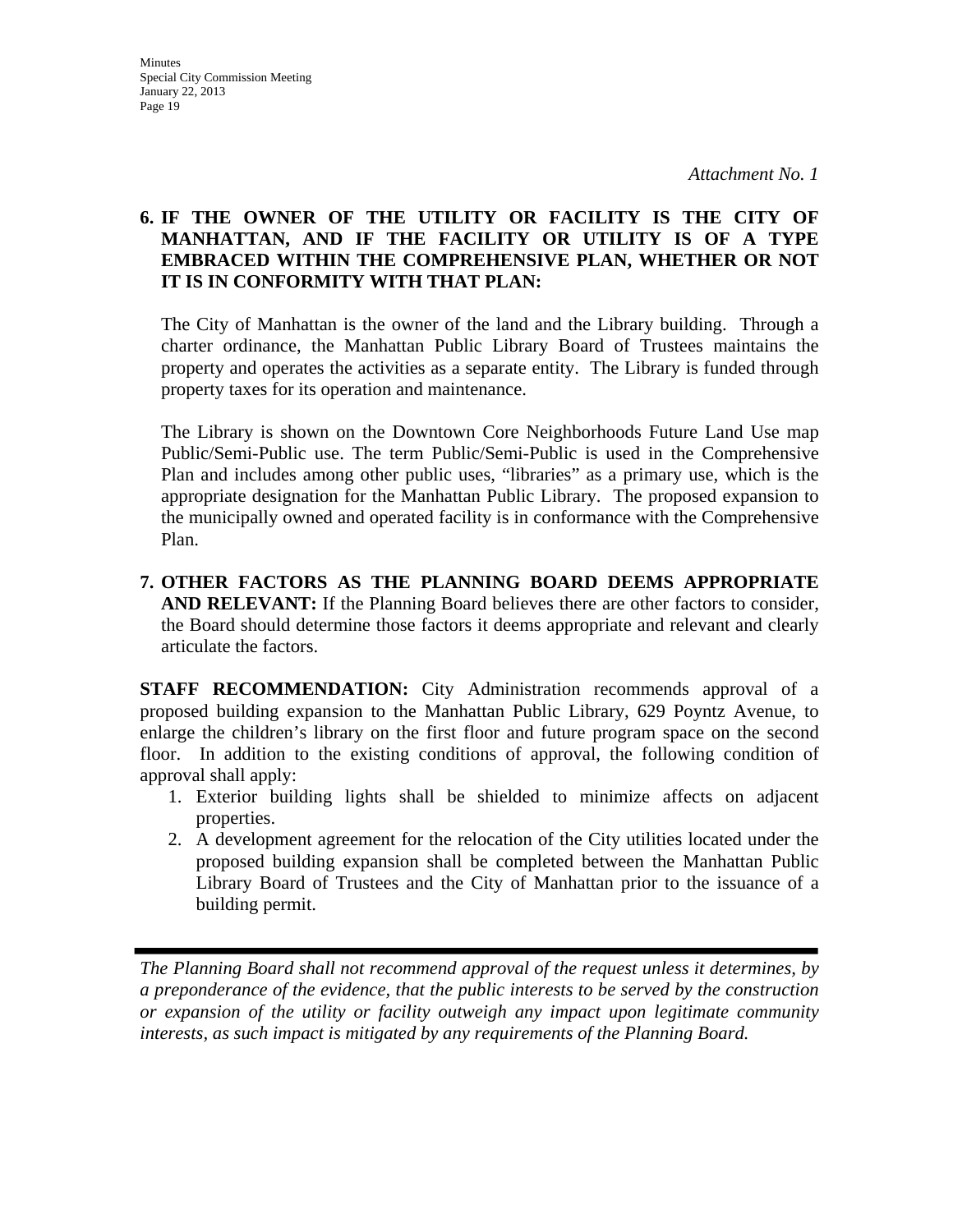*If the Planning Board recommends approval, they shall also recommend any requirements or conditions they deem necessary to mitigate impacts caused by such use. Such requirements or conditions may include, but are not limited to, any bulk, or other requirements, which would have otherwise been applicable within the zoning district in which the proposed use is to be placed.* 

# **ALTERNATIVES**

It appears the Planning Board has the following alternatives concerning the issue at hand. The Board may:

- 1. Hold a public hearing on the proposal and, following the hearing, recommend approval of a proposed expansion of the Manhattan Public Library based on the findings in the staff report, with the one condition of approval recommended by City Administration.
- 2. Hold a public hearing on the proposal and, following the hearing, recommend denial of the proposed municipal facilities, for specifically stated reasons.
- 3. Hold a public hearing on the proposal and, following the hearing, modify the site plan and/or conditions of approval, to meet the needs as perceived by the Planning Board, and establish such conditions, if any, as deemed necessary to mitigate any impacts created by the proposed expansion of the Manhattan Public Library.
- 4. Table the public hearing of the proposed municipal facilities, for specifically stated reasons and provide further direction to City Administration.